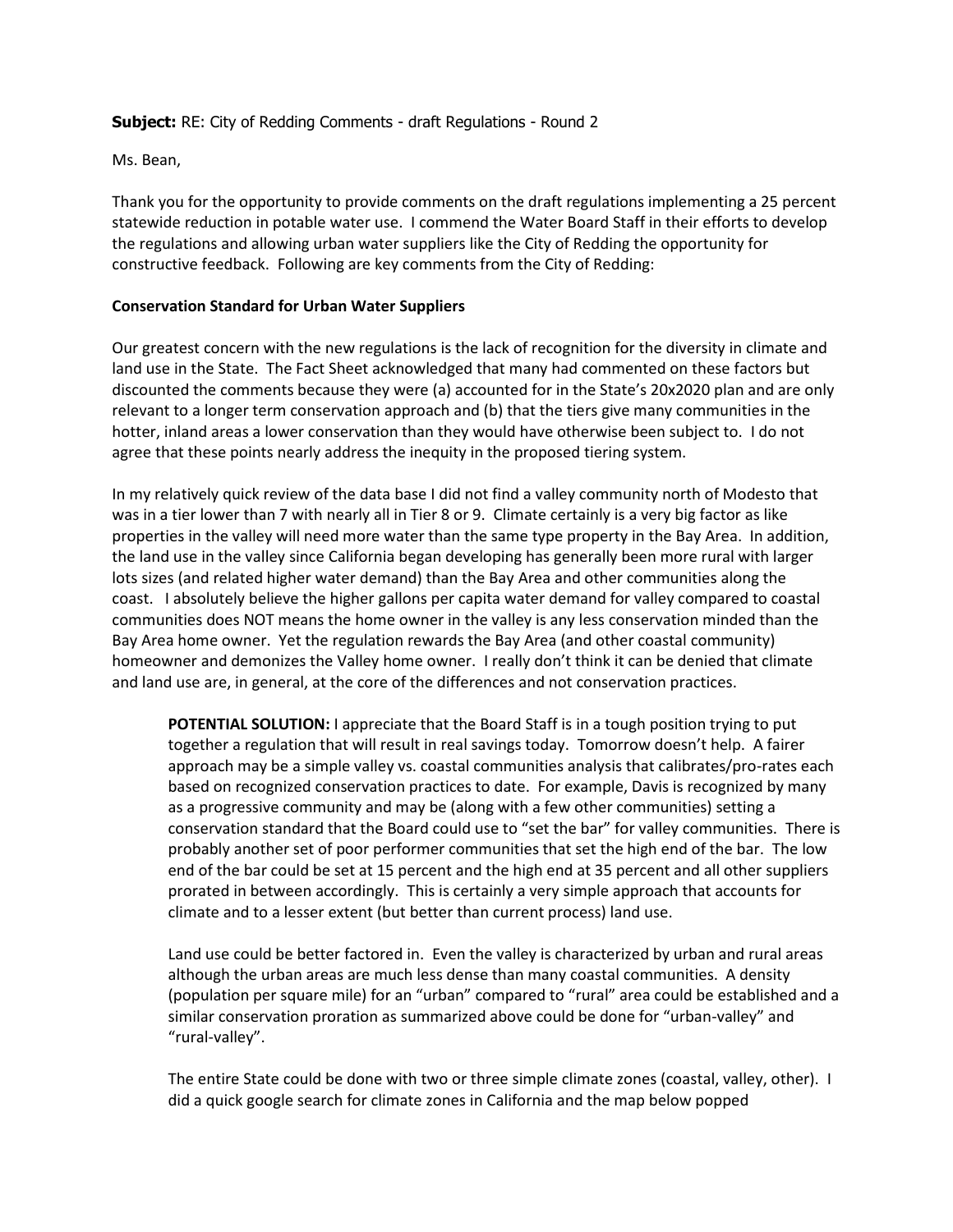up. Obviously it could be further dissected but a simple approach like this would be much more fair than the one currently be taken.

## **Some other thoughts:**

- **Tiers Based on 2013 Numbers** maybe tiers should be based on 2013 numbers which also recognize long term conservation efforts but aren't skewed by the craziness of last summer when communities were jumping from limited conservation to voluntary to mandatory conservation.
- **Adjustments**  we believe that recycling in some manner (we think we recycle by returning one gallon to the Sacramento River for every three that we take out) should be taken into account in some manner. Our "recycling" efforts mean that downstream agriculture users, M&I users, and the environment have more water to draw from and this effort should be rewarded in the process. In addition, we note there is a 4 percent adjustment for urban water suppliers that don't take groundwater, do not import water from outside the area, and had average 2014 precipitation. From my perspective this sends a mixed message that "recycled" water conservation practice is not important while conservation is not as important in communities with good water sources.

Despite the above, Redding is absolutely committed to water conservation in this drought. We implemented voluntary measures last winter that resulted in double digit conservation early in the year. Later in the summer we were the first in our area to implement mandatory measures (3 days of the week, limited hours, all State prohibitions, etc.) that increased that conservation to a total of over 17 percent by the end of the calendar year. Not to mention the tiered rates and other conservation measures we have implemented in recent years. We absolutely believe we should do more but am at a complete loss as to how we are going to get to 36 percent. I am sure we are not alone in the valley with these concerns…

Note that City of Redding is an ACWA member and I was very supportive of their last comment letter and the comments made at yesterday's webinar. I have not seen the alternative they will be submitting but am in support of their general position on the regulations better recognizing climate and land use along with more consideration of key adjustments.

Again, thank you for the opportunity to provide comments. I certainly hope we can come up with something that works for all and results in meeting the Governor's goals.

Brian Crane, Director City of Redding – Public Works

California Climate Map: